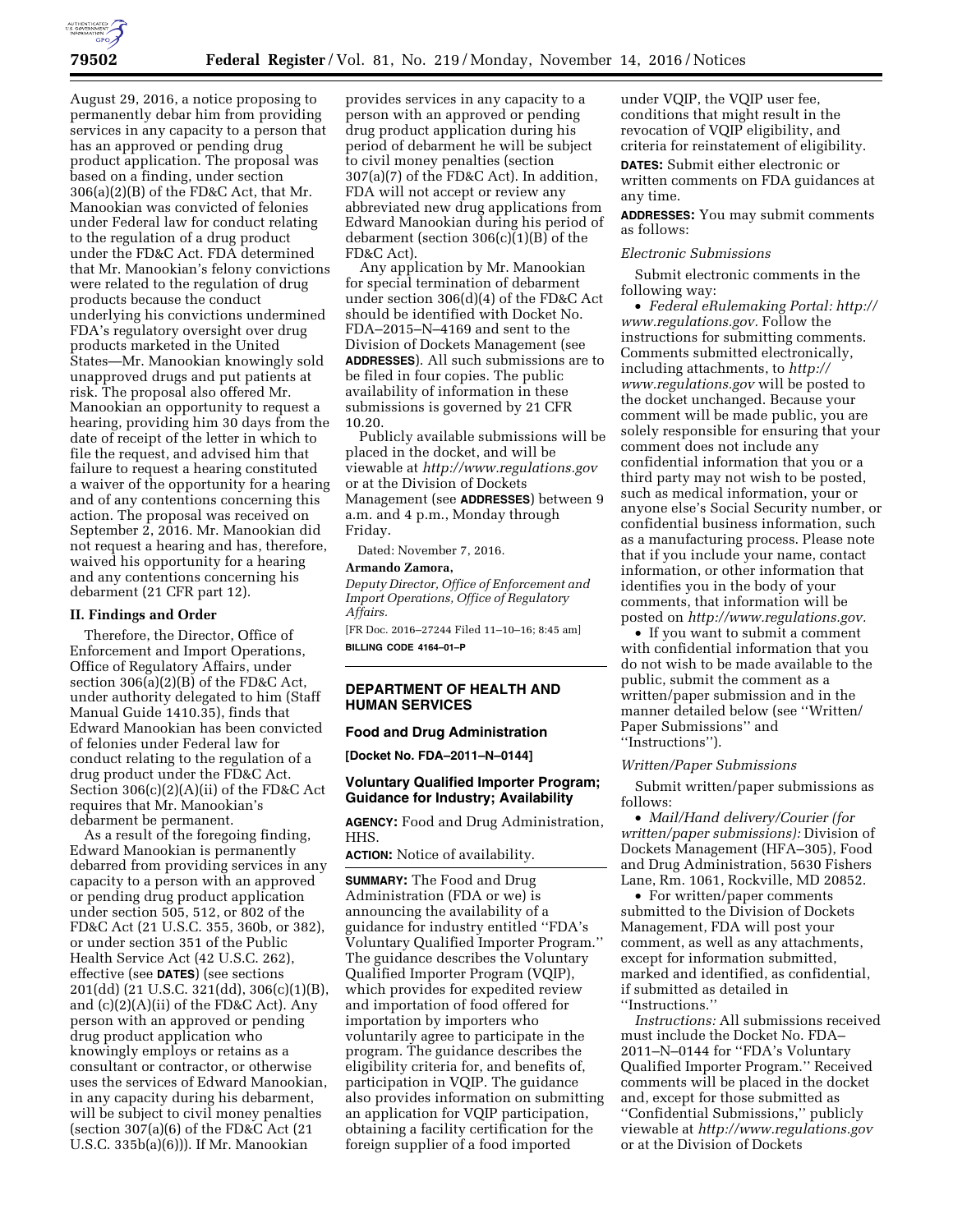Management between 9 a.m. and 4 p.m., Monday through Friday.

• *Confidential Submissions*—To submit a comment with confidential information that you do not wish to be made publicly available, submit your comments only as a written/paper submission. You should submit two copies total. One copy will include the information you claim to be confidential with a heading or cover note that states ''THIS DOCUMENT CONTAINS CONFIDENTIAL INFORMATION.'' The Agency will review this copy, including the claimed confidential information, in its consideration of comments. The second copy, which will have the claimed confidential information redacted/blacked out, will be available for public viewing and posted on *[http://](http://www.regulations.gov)  [www.regulations.gov.](http://www.regulations.gov)* Submit both copies to the Division of Dockets Management. If you do not wish your name and contact information to be made publicly available, you can provide this information on the cover sheet and not in the body of your comments and you must identify this information as ''confidential.'' Any information marked as ''confidential'' will not be disclosed except in accordance with 21 CFR 10.20 and other applicable disclosure law. For more information about FDA's posting of comments to public dockets, see 80 FR 56469, September 18, 2015, or access the information at: *[http://www.fda.gov/](http://www.fda.gov/regulatoryinformation/dockets/default.htm)  [regulatoryinformation/dockets/](http://www.fda.gov/regulatoryinformation/dockets/default.htm)  [default.htm.](http://www.fda.gov/regulatoryinformation/dockets/default.htm)* 

*Docket:* For access to the docket to read background documents or the electronic and written/paper comments received, go to *[http://](http://www.regulations.gov) [www.regulations.gov](http://www.regulations.gov)* and insert the docket number, found in brackets in the heading of this document, into the ''Search'' box and follow the prompts and/or go to the Division of Dockets Management, 5630 Fishers Lane, Rm. 1061, Rockville, MD 20852.

Submit written requests for a single hard copy of the guidance to the Office of Enforcement and Import Operations (ELEM–3108), Office of Regulatory Affairs, Food and Drug Administration, 12420 Parklawn Dr., Element Bldg., Rockville, MD 20857. Send two selfaddressed adhesive labels to assist that office in processing your request. See the **SUPPLEMENTARY INFORMATION** section for electronic access to the guidance.

**FOR FURTHER INFORMATION CONTACT:**  *Regarding the guidance:* Office of Enforcement and Import Operations (ELEM–3108), Office of Regulatory Affairs, Food and Drug Administration, 12420 Parklawn Dr., Element Bldg., Rockville, MD 20857, 301–796–0356.

*Regarding the information collection:*  FDA PRA Staff, Office of Operations, Food and Drug Administration, Three White Flint North, 11601 Landsdown St., 10A–12M, North Bethesda, MD 20852, *[PRAStaff@fda.hhs.gov.](mailto:PRAStaff@fda.hhs.gov)* 

# **SUPPLEMENTARY INFORMATION:**

#### **I. Background**

Section 302 of the FDA Food Safety Modernization Act (FSMA) (Pub. L. 111–353) amended the Federal Food, Drug, and Cosmetic Act (the FD&C Act) by adding section 806, Voluntary Qualified Importer Program (21 U.S.C. 384b). Section 806(a)(1) of the FD&C Act directs FDA to establish a voluntary program for the expedited review and importation of food, and to establish a process for the issuance of a facility certification to accompany food offered for importation by importers participating in VQIP. Section 806(a)(2) of the FD&C Act directs FDA to issue a guidance document related to participation in, revocation of such participation in, reinstatement in, and compliance with VQIP.

We are announcing the availability of a guidance for industry entitled ''FDA's Voluntary Qualified Importer Program.'' We are issuing this guidance consistent with our good guidance practices regulation (21 CFR 10.115). The guidance represents the current thinking of FDA on this topic. It does not establish any rights for any person and is not binding on FDA or the public. You can use an alternative approach if it satisfies the requirements of the applicable statutes and regulations.

In the **Federal Register** of June 5, 2015 (80 FR 32136), we made available a draft guidance for industry on VQIP for importers of human or animal food and gave interested parties an opportunity to submit comments by August 19, 2015, for us to consider before beginning work on the final version of the guidance. We received numerous comments on the draft guidance and have modified the final guidance where appropriate. Changes to the guidance include:

• Clarifying that, during the VQIP fiscal year, a VQIP importer may add additional food from a foreign supplier from which the importer already imports food under VQIP;

• clarifying that VQIP applicants will not be required to upload food labels for foods included in the VQIP application, but FDA may request a copy of food labels for the foods included in the application to determine if there are labeling violations relating to the risk of the food during a VQIP inspection or audit examinations;

• providing examples of how to ensure that the Foreign Supplier

Verification Program (FSVP) or the Hazard Analysis and Critical Control Point (HACCP) importer of the food (when it is not the VQIP applicant) is in compliance with the applicable FSVP or HACCP regulations; and

• revising the '3-year import history' eligibility criteria to provide for use of shared importation history of previous or parent companies.

We also made editorial changes and changes to improve clarity. The guidance announced in this notice finalizes the draft guidance dated June 2015.

VQIP begins on January 1, 2018, which is the first date FDA will begin accepting applications to participate in VQIP for the fiscal year 2019 beginning October 1, 2018. We encourage food importers with robust supplier verification programs to apply for participation in VQIP. We anticipate that VQIP will allow FDA to focus its resources on food shipments that pose a higher risk to public health and will facilitate risk-based admissibility practices. We anticipate that we will approve approximately 200 applications for the first year of the program. We established this limit based on consideration of the demands on Agency resources necessary to establish and implement VQIP. We will review applications in the order that we receive them.

#### **II. Paperwork Reduction Act of 1995**

This guidance contains information collection provisions that are subject to review by the Office of Management and Budget (OMB) under the Paperwork Reduction Act of 1995 (44 U.S.C. 3501– 3520). Under the PRA, Federal Agencies must obtain approval from OMB for each collection of information they conduct or sponsor. ''Collection of information'' is defined in 44 U.S.C. 3502(3) and 5 CFR 1320.3 and includes Agency requests or requirements that members of the public submit reports, keep records, or provide information to a third party. Section 3506(c)(2)(A) of the PRA (44 U.S.C. 3506(c)(2)(A)) requires Federal Agencies to provide a 60-day notice in the **Federal Register**  concerning each proposed collection of information before submitting the collection to OMB for approval. To comply with this requirement, in the **Federal Register** of June 5, 2015, we gave interested persons 60 days to comment on the information collection provisions in the draft guidance (80 FR 32136 at 32138).

Currently FDA is finalizing the VQIP application and will be submitting the proposed collection for OMB review and clearance under 44 U.S.C. 3507. An